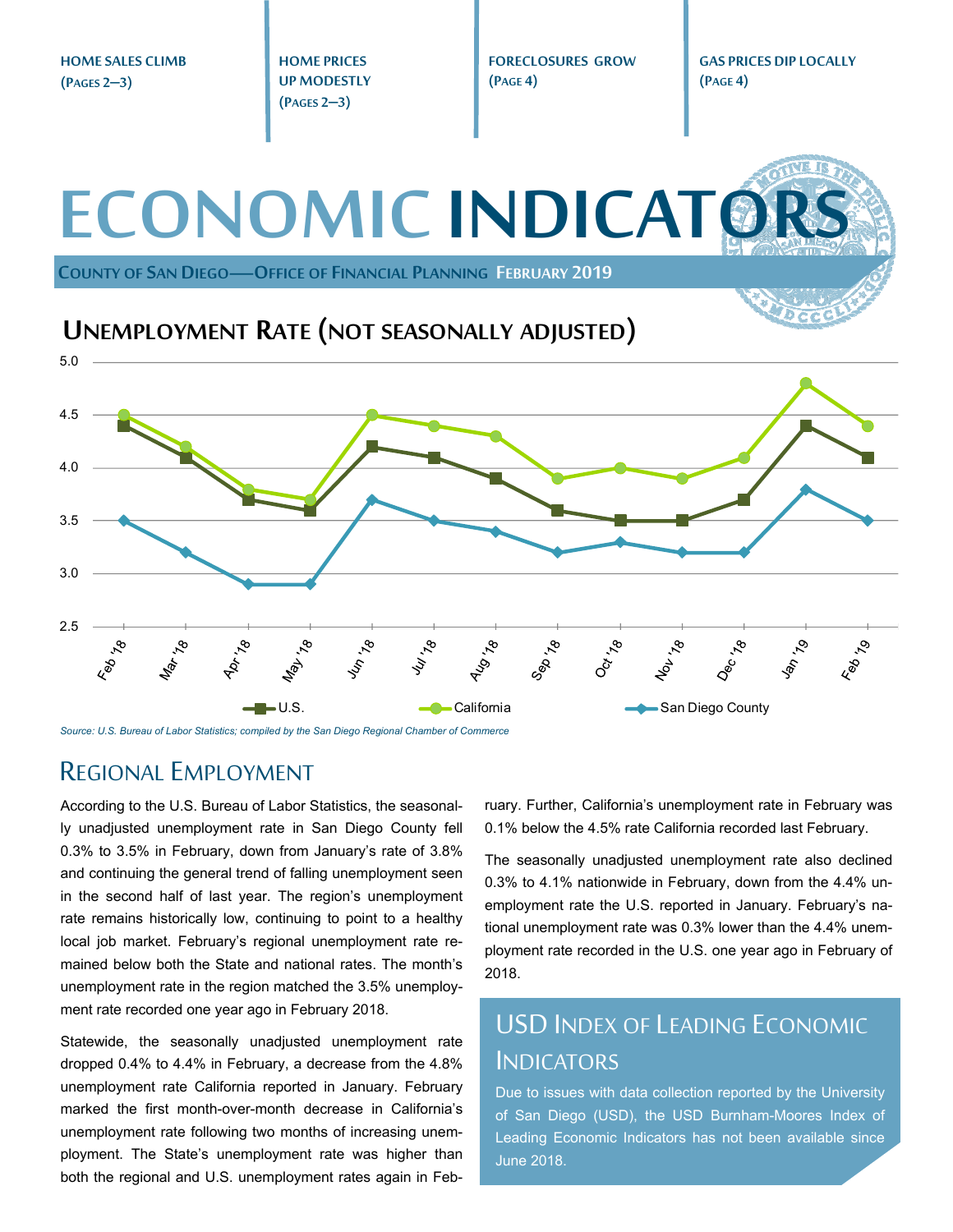

**AVERAGE NUMBER OF DAYS ON MARKET EXISTING SINGLE FAMILY HOME SALES**



**MEDIAN PRICE OF EXISTING SINGLE FAMILY HOME**



# HOUSING MARKET: EXISTING SINGLE FAMILY HOMES

In February, the region's housing market reported 1,246 existing single family homes sold, an increase of 4.4% from the 1,193 homes sold in January. Sales in this market sector were down compared to last year, with a dip of 13.1% from the 1,434 single family homes sold in February of 2018.

On average, single family homes in the region were on the market for 39 days in February, a decrease of four days from the January result. Additionally, February's average market time was an increase of 8 days from the 31-day market time seen in February one year prior.

In February the median price of an existing detached single family home grew 2.4% to \$630,000. February's median price was up from January's price of \$615,000. Yet February's reported median price grew 3.1% compared to one year ago in February of 2018 when the median price was \$610,999.

February's increase in sales activity and median price, along with a shorter market time, seem to counter the slowing trend in the region's single family home sector that has been seen since mid-2018. Whether these results hold in the coming months remains to be seen, and will likely influence any concerns about a slowing market overall.

PAGE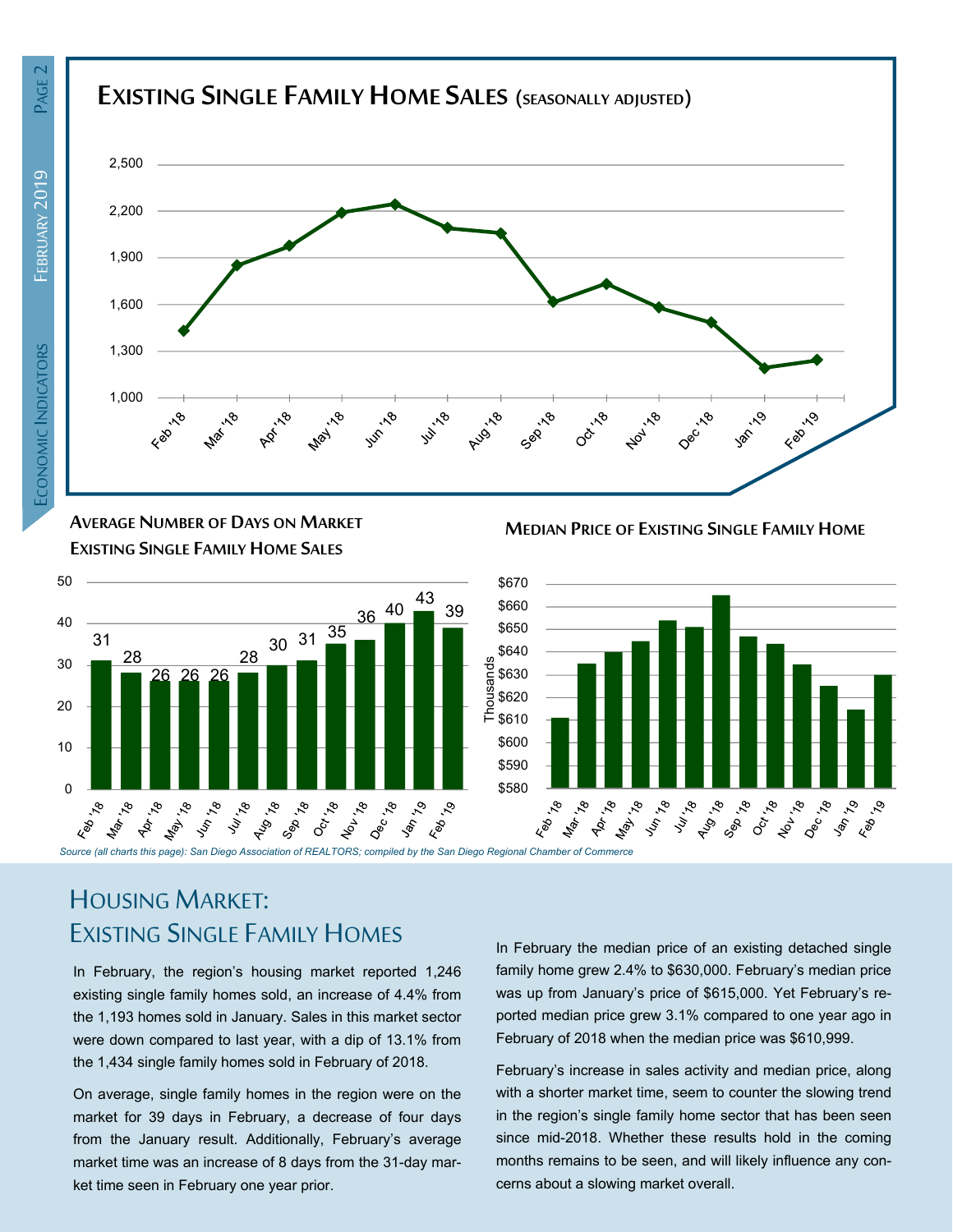

#### **MEDIAN PRICE OF EXISTING ATTACHED HOME AVERAGE NUMBER OF DAYS ON MARKET EXISTING ATTACHED HOME SALES**





# HOUSING MARKET: EXISTING ATTACHED HOMES

The number of existing attached homes sold in San Diego County in February grew 14.0% to 637, up from the 559 existing attached homes sold in January. Yet February's results were down 18.1% from the 778 attached homes sold one year ago in February of 2018.

On average, existing attached homes sold in San Diego County in February were on the market for 37 days, marking a 1-day increase from the 36-day market time seen in January. February's results were 8 days greater than the 29-day average market time seen in February of 2018.

In February, the median price of an existing attached home in the region grew modestly, marking an increase of 0.4% to \$415,000, up slightly from January's median price of \$413,500. February's median price for attached homes was a decrease of 1.9% from the median price of \$423,250 reported one year ago in February 2018.

Similar to the single family home sector, February's results may indicate increased activity in the region's attached home sector. Although the gains are modest, the month's results reported increasing sales and some gains in median home price, along with a slight increase in market time.